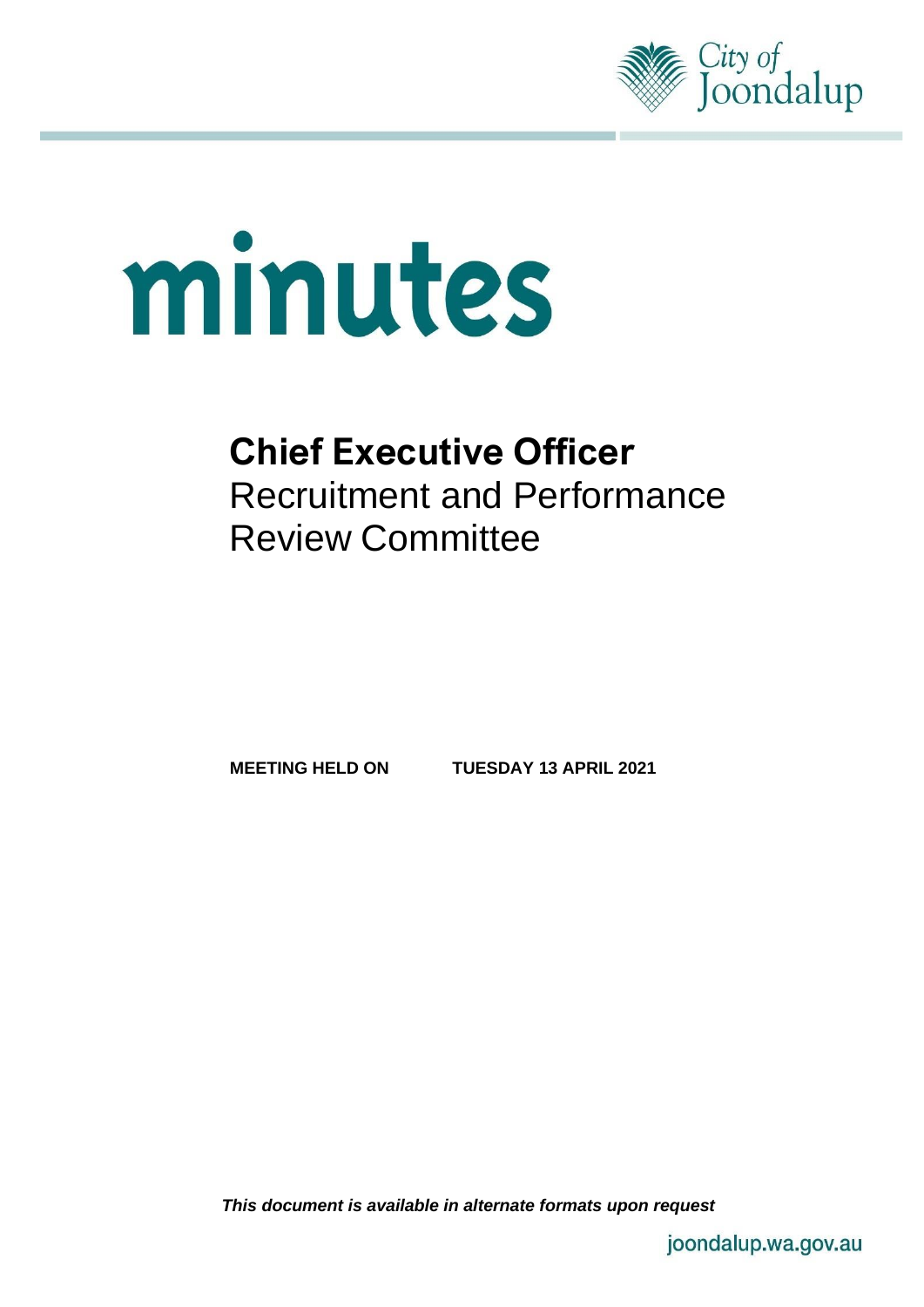# **TABLE OF CONTENTS**

| <b>ITEM</b><br>NO. | <b>TITLE</b>                                                                                       | PAGE<br>NO.  |
|--------------------|----------------------------------------------------------------------------------------------------|--------------|
|                    | <b>DECLARATION OF OPENING</b>                                                                      | $\mathbf{2}$ |
|                    | DECLARATIONS OF FINANCIAL INTEREST / PROXIMITY<br>INTEREST / INTEREST THAT MAY AFFECT IMPARTIALITY | 3            |
|                    | <b>APOLOGIES AND LEAVE OF ABSENCE</b>                                                              | 3            |
|                    | ANNOUNCEMENTS BY THE PRESIDING MEMBER WITHOUT<br><b>DISCUSSION</b>                                 | 3            |
|                    | <b>IDENTIFICATION OF MATTERS FOR WHICH THE MEETING MAY</b><br><b>BE CLOSED TO THE PUBLIC</b>       | 3            |
|                    | <b>PETITIONS AND DEPUTATIONS</b>                                                                   | 3            |
|                    | <b>REPORT</b>                                                                                      | 4            |
| 1                  | STANDARDS FOR CEO RECRUITMENT AND SELECTION.<br>PERFORMANCE REVIEW AND TERMINATION                 | 4            |
|                    | <b>CLOSURE</b>                                                                                     | 11           |
|                    |                                                                                                    |              |

#### **Note:**

Clause 15.10 of the City's *Meeting Procedures Local Law 2013* states:

*This local law applies generally to committee meetings except for clause 7.1 in respect of members seating and clause 7.8 in respect of limitation on members speaking.*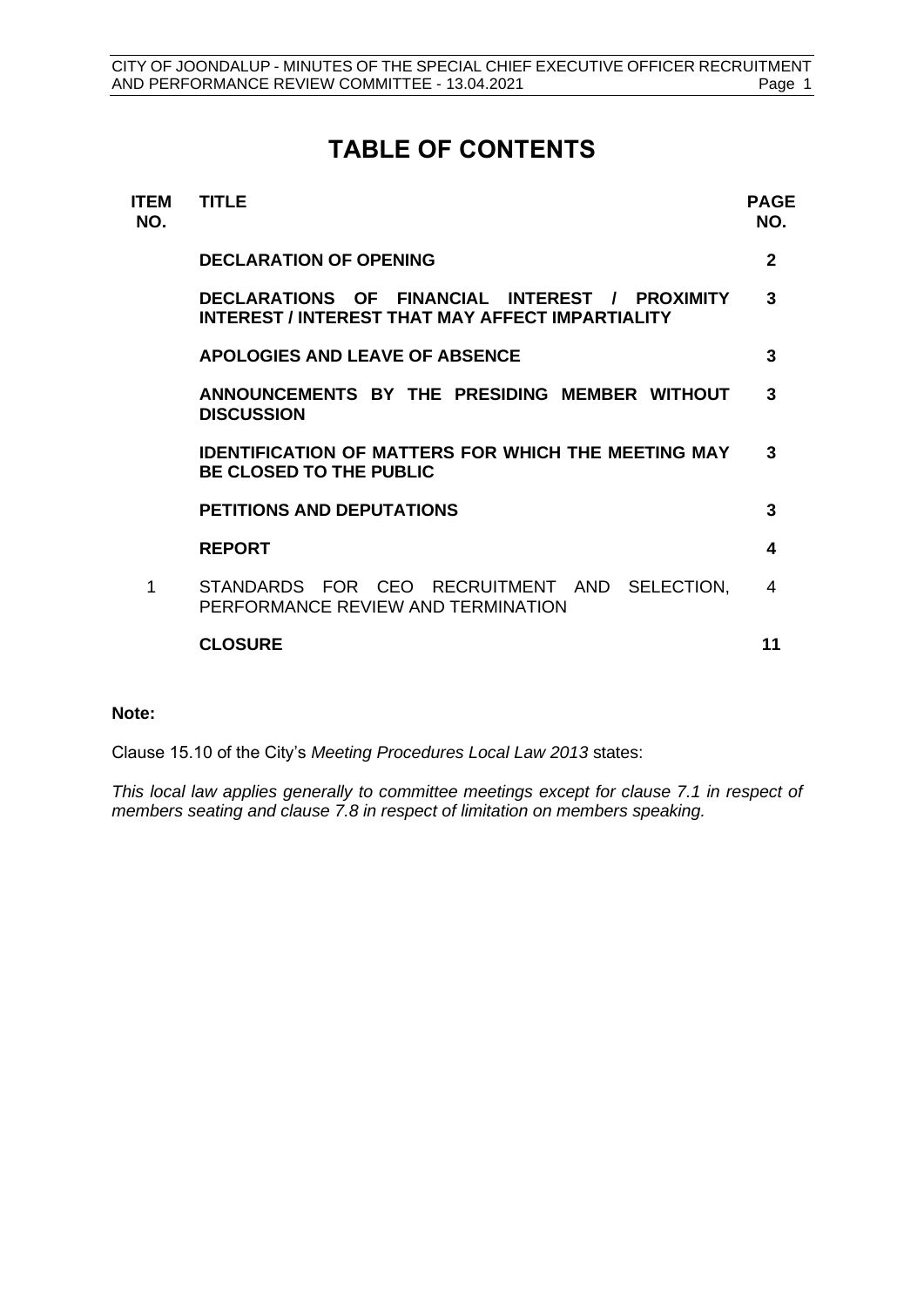# **CITY OF JOONDALUP**

**MINUTES OF THE SPECIAL CHIEF EXECUTIVE OFFICER RECRUITMENT AND PERFORMANCE REVIEW COMMITTEE MEETING HELD IN CONFERENCE ROOM 1, JOONDALUP CIVIC CENTRE, BOAS AVENUE, JOONDALUP ON TUESDAY 13 APRIL 2021.**

#### **ATTENDANCE**

#### **Committee Members**

| Cr Russ Fishwick, JP            | <b>Presiding Member</b>        |               |
|---------------------------------|--------------------------------|---------------|
| Mayor Hon. Albert Jacob, JP     | <b>Deputy Presiding Member</b> |               |
| Cr Russell Poliwka              |                                | from $5.31pm$ |
| Cr Kerry Hollywood              |                                |               |
| Cr Philippa Taylor              |                                |               |
| Cr John Chester                 |                                |               |
| Cr John Raftis                  |                                | from 5.40pm   |
| Cr Christine Hamilton-Prime, JP | Deputising for Cr John Raftis  | until 5.40pm  |
|                                 |                                |               |
| <b>Observers</b>                |                                |               |
| Cr Tom McLean, JP               |                                |               |
| Cr Christine Hamilton-Prime, JP |                                | from 5.40pm   |
| Cr John Logan                   |                                |               |
|                                 |                                |               |
| <b>Officers</b>                 |                                |               |

| Mr Jamie Parry     | Director Governance and Strategy |
|--------------------|----------------------------------|
| Mr Brad Sillence   | Manager Governance               |
| Mr Glenn Heaperman | Manager Human Resource Services  |

# <span id="page-2-0"></span>**DECLARATION OF OPENING**

The Presiding Member declared the meeting open at 5.30pm.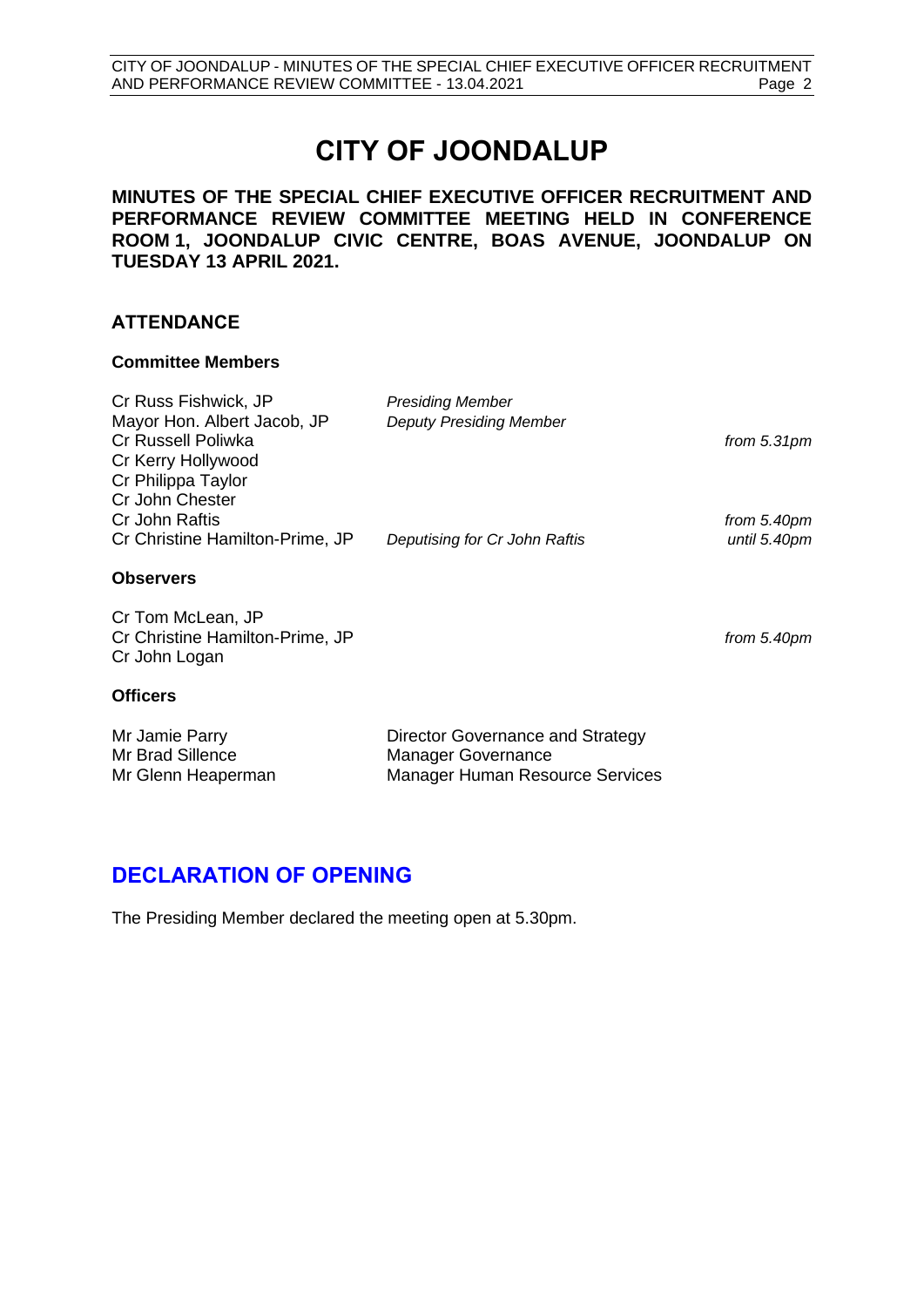# <span id="page-3-0"></span>**DECLARATIONS OF FINANCIAL INTEREST / PROXIMITY INTEREST / INTEREST THAT MAY AFFECT IMPARTIALITY**

#### **Disclosures of Financial Interest / Proximity Interest**

Nil.

#### **Disclosures of interest affecting Impartiality**

Elected Members (in accordance with clause 22 of Schedule 1 of the *Local Government [Model Code of Conduct] Regulations 2021*) and employees (in accordance with the Code of Conduct) are required to declare any interest that may affect their impartiality in considering a matter. This declaration does not restrict any right to participate in or be present during the decision-making process. The Elected Member / employee is also encouraged to disclose the nature of their interest.

| <b>Name / Position</b>    | Mr James Pearson, Chief Executive Officer.                        |
|---------------------------|-------------------------------------------------------------------|
| Item No. / Subject        | Item 1 – Standards for CEO Recruitment and Selection, Performance |
|                           | Review and Termination.                                           |
| <b>Nature of Interest</b> | Interest that may affect impartiality.                            |
| <b>Extent of Interest</b> | Mr Pearson holds the position of Chief Executive Officer.         |

# <span id="page-3-1"></span>**APOLOGIES AND LEAVE OF ABSENCE**

#### **Apologies**

Mr James Pearson, Chief Executive Officer.

# <span id="page-3-2"></span>**ANNOUNCEMENTS BY THE PRESIDING MEMBER WITHOUT DISCUSSION**

Nil.

# <span id="page-3-3"></span>**IDENTIFICATION OF MATTERS FOR WHICH THE MEETING MAY BE CLOSED TO THE PUBLIC**

In accordance with Clause 5.2 of the City's *Meeting Procedures Local Law 2013*, this meeting was not open to the pubic.

# <span id="page-3-4"></span>**PETITIONS AND DEPUTATIONS**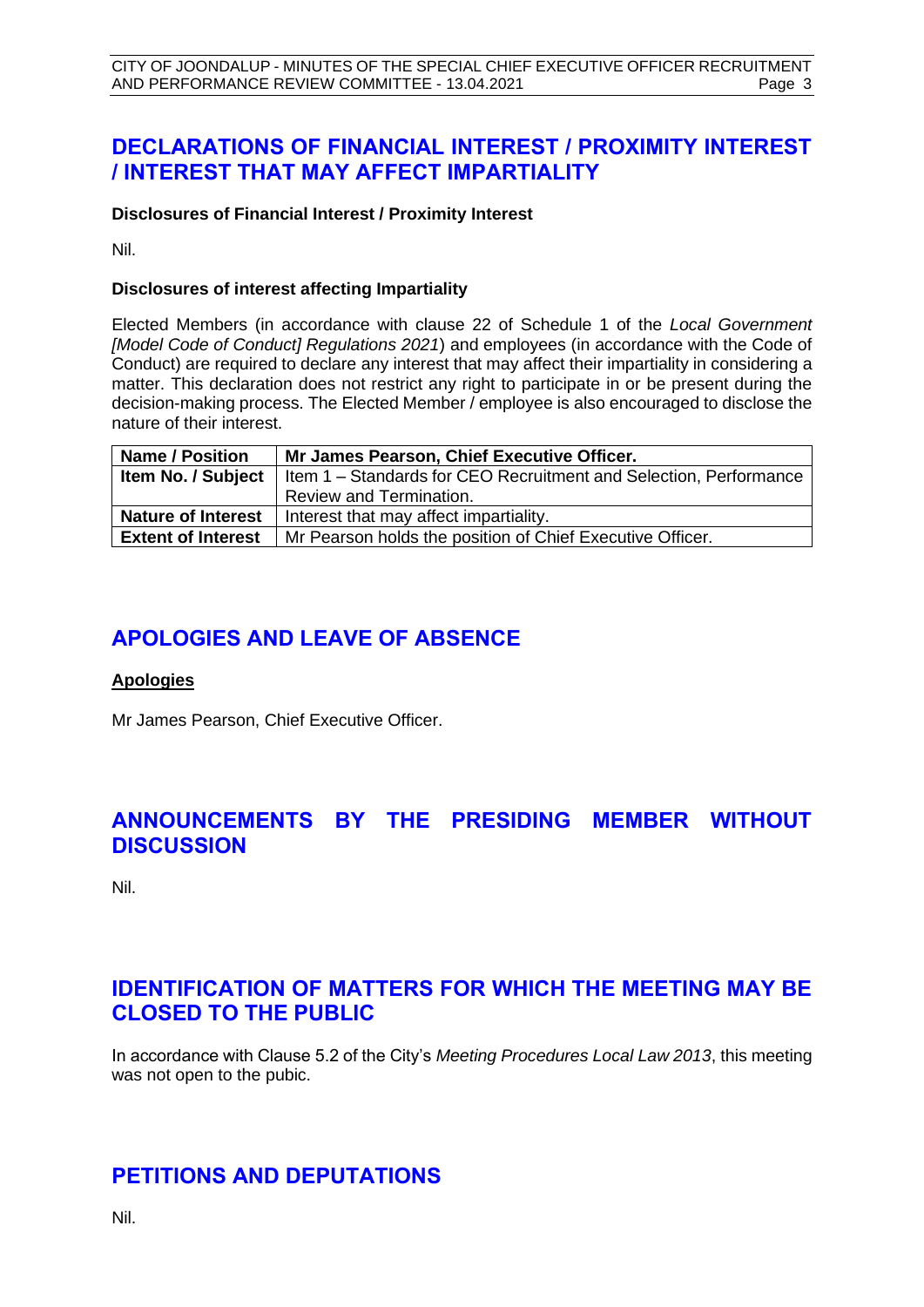# <span id="page-4-0"></span>**REPORT**

**Disclosure of interest affecting Impartiality**

| <b>Name / Position</b>    | Mr James Pearson, Chief Executive Officer.                          |
|---------------------------|---------------------------------------------------------------------|
| Item No. / Subject        | I Item 1 – Standards for CEO Recruitment and Selection, Performance |
|                           | Review and Termination.                                             |
| <b>Nature of Interest</b> | Interest that may affect impartiality.                              |
| <b>Extent of Interest</b> | Mr Pearson holds the position of Chief Executive Officer.           |

# <span id="page-4-1"></span>**ITEM 1 STANDARDS FOR CEO RECRUITMENT AND SELECTION, PERFORMANCE REVIEW AND TERMINATION**

| <b>WARD</b>                           | All                                                                                                                                                                                              |                                                                                                                              |
|---------------------------------------|--------------------------------------------------------------------------------------------------------------------------------------------------------------------------------------------------|------------------------------------------------------------------------------------------------------------------------------|
| <b>RESPONSIBLE</b><br><b>DIRECTOR</b> | Mr Jamie Parry<br>Governance and Strategy                                                                                                                                                        |                                                                                                                              |
| <b>FILE NUMBERS</b>                   | 00561, 108783                                                                                                                                                                                    |                                                                                                                              |
| <b>ATTACHMENTS</b>                    | Attachment 1                                                                                                                                                                                     | <b>DLGSCI</b> Guidelines for Local Government<br>CEO Recruitment and Selection,<br><b>Performance Review and Termination</b> |
|                                       | Attachment 2                                                                                                                                                                                     | <b>DLGSCI Explanatory Notes</b>                                                                                              |
|                                       | Attachment 3                                                                                                                                                                                     | Local<br>Government (Administration)<br><b>Amendment Regulations 2021</b>                                                    |
|                                       | Attachment 4                                                                                                                                                                                     | Draft City of Joondalup Standards for<br>CEO<br>Recruitment and<br>Selection,<br><b>Performance Review and Termination</b>   |
| <b>AUTHORITY / DISCRETION</b>         | Executive - The substantial direction setting and oversight<br>role of Council, such as adopting plans and reports,<br>accepting tenders, directing operations, setting and<br>amending budgets. |                                                                                                                              |
|                                       |                                                                                                                                                                                                  |                                                                                                                              |

#### **PURPOSE**

For Council to adopt the *Model Chief Executive Officer Standards* (Model CEO Standards) for Chief Executive Officer (CEO) recruitment and selection, performance review and termination as required by the *Local Government (Administration) Amendment Regulations 2021*.

#### **EXECUTIVE SUMMARY**

The *Local Government (Administration) Amendment Regulations 2021* (CEO Standards Regulations) were published in the *Government Gazette* on 2 February 2021, which introduced new regulations within the *Local Government (Administration) Regulations 1996*  including new mandatory minimum model standards for the recruitment, selection, performance review and early termination of local government Chief Executive Officers (Model CEO Standards). The Model CEO Standards provide a framework for local governments to select a CEO in accordance with the principles of merit, probity, equity and transparency.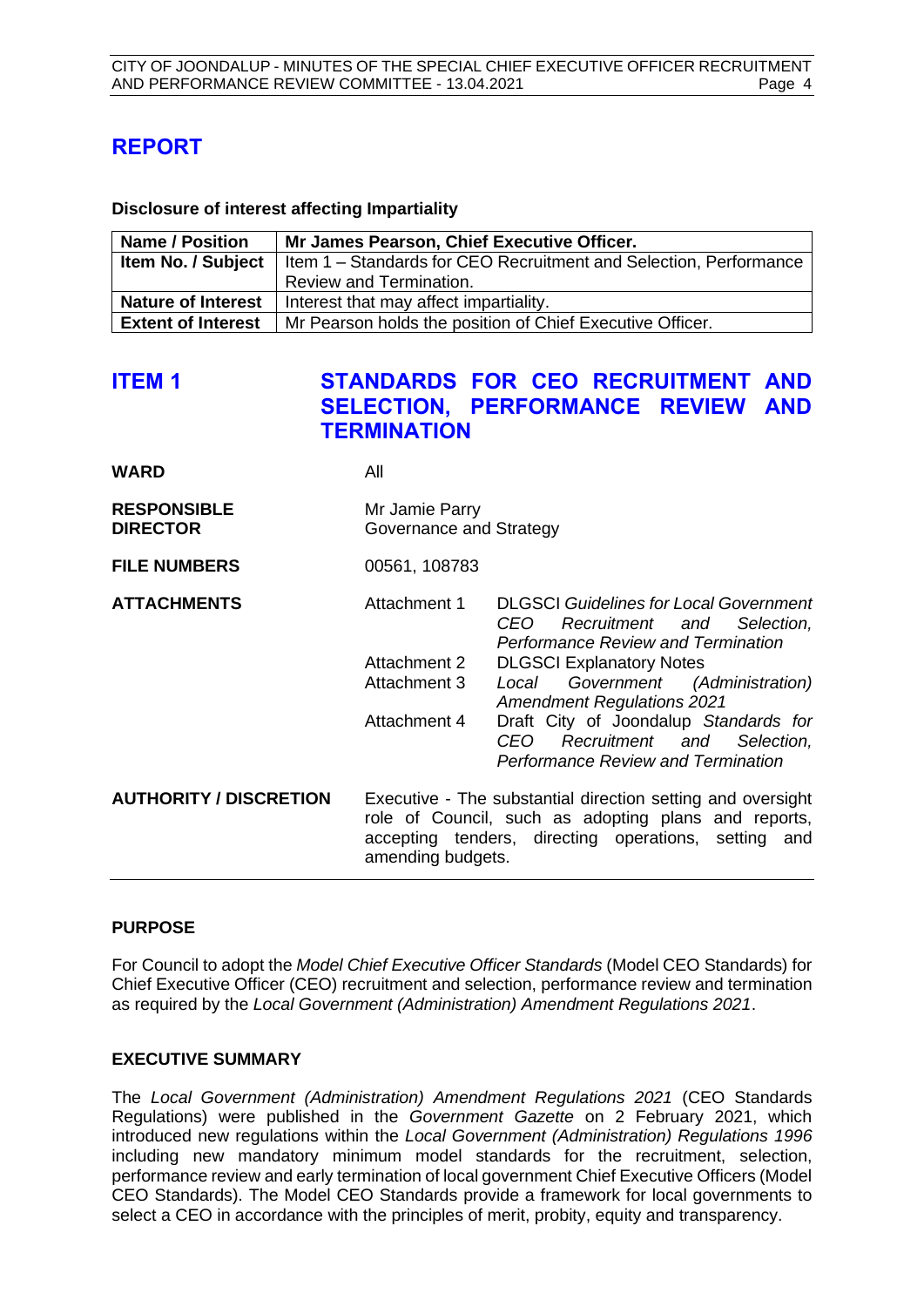Local governments are required to prepare and adopt the Model Standards within three months of these regulations coming into effect (by 3 May 2021). Until such time as a local government adopts the Model Standards, the new regulations apply.

#### *It is therefore recommended that Council:*

- *1 in accordance with section 5.39B(2) of the Local Government Act 1995 and the requirements of the Local Government (Administration) Regulations 1996, BY AN ABSOLUTE MAJORITY ADOPTS the City of Joondalup Standards for CEO Recruitment and Selection, Performance Review and Termination as detailed in Attachment 4 to this Report;*
- *2 NOTES that a review of City of Joondalup policy and procedural requirements relating to the new requirements within the Local Government (Administration) Regulations 1996 and the standards detailed in part 1 above will be undertaken and presented to the Chief Executive Officer Recruitment and Performance Review Committee at a future meeting.*

#### **BACKGROUND**

The *Local Government (Administration) Amendment Regulations 2021* were published in the *Government Gazette* on 2 February 2021, which introduced new regulations and mandatory minimum standards into the *Local Government (Administration) Regulations 1996* for the recruitment, selection, performance review and early termination of local government CEOs. In the main the Model CEO Standards have been included as a new Schedule 2 to the *Local Government (Administration) Regulations 1996.* 

Key features of these new regulations include the requirement:

- to establish a selection panel comprised of council members and at least one independent person to conduct the recruitment and selection process for the position of CEO
- to establish a performance review process by agreement between the local government and the CEO
- to conduct a recruitment and selection process where an incumbent CEO has held the position for a period of ten or more consecutive years on expiry of the CEO's contract.

In addition, requirements for advertising vacant CEO positions have been updated to align with amendments to state-wide public notice provisions.

Local governments are required to prepare and adopt the Model Standards within three months of the regulations coming into effect (by 3 May 2021).

#### **DETAILS**

The *Local Government (Administration) Amendment Regulations 2021* (CEO Standards Regulations) introduce mandatory minimum standards for the recruitment, selection, performance review and termination of employment in relation to local government CEOs. The aim of the Model CEO Standards is to provide local government with a consistent and equitable process for CEO recruitment, performance review and termination across all local governments, in accordance with the principles of merit, equity and transparency.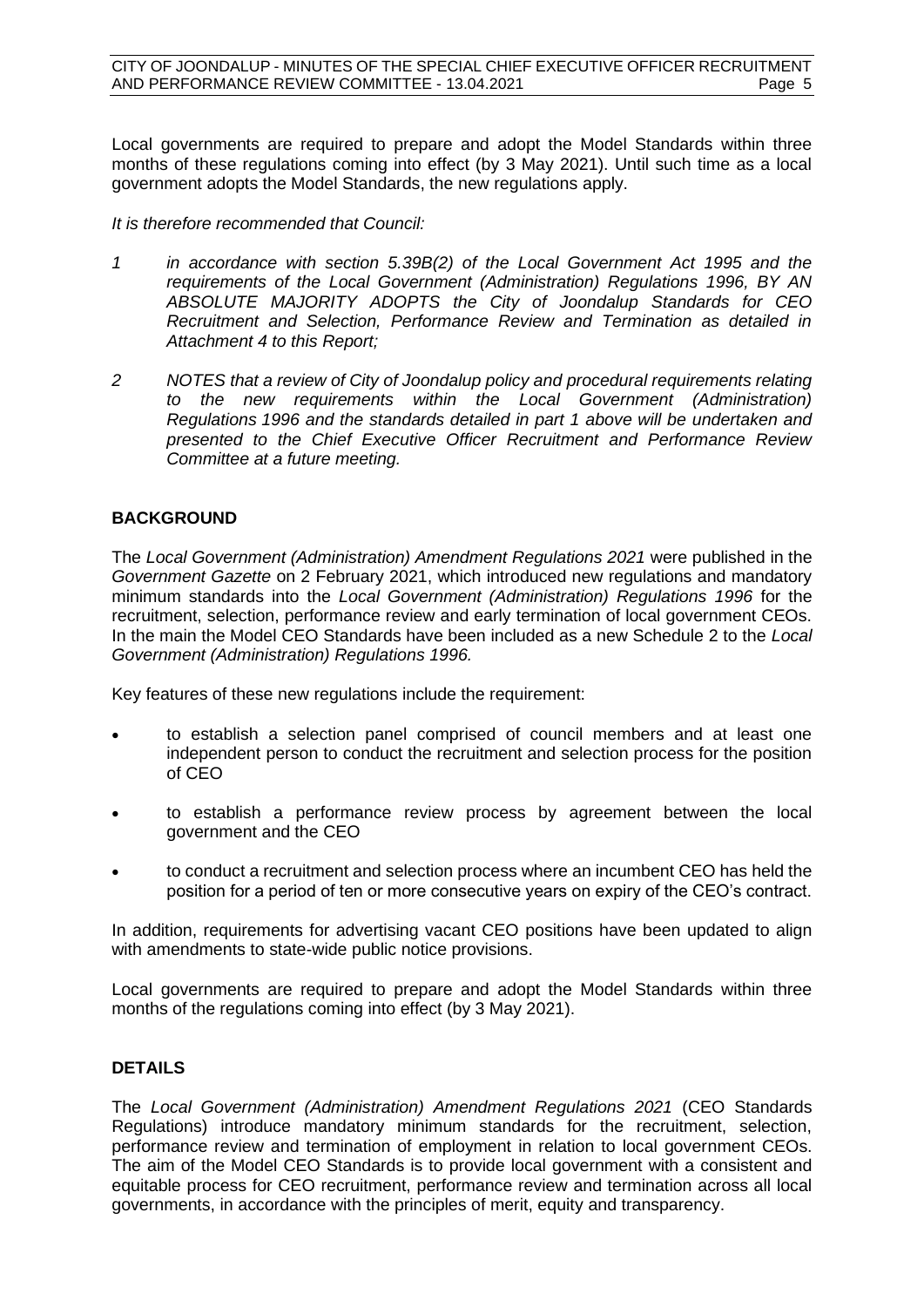It is a requirement that local governments prepare and adopt the Model CEO Standards within three months of the Model CEO Standards coming into operation (by 3 May 2021). Until such time as a local government prepares and adopts its own CEO Standards, the Model CEO Standards detailed within regulations apply.

It is important to note that local governments may introduce additional standards where appropriate, however, any additional standards must be consistent with the Model CEO Standards that have been introduced as part of the *Local Government (Administration) Amendment Regulations 2021*.

Given the City has recently appointed a CEO there are no priority actions from the new Regulations requiring attention.

The City has reviewed the current CEOs employment contract terms and conditions and City processes against the standards and identified only a few minor differences, which can be accommodated within the new standards. Specifically, these relate to the following:

• Clause 8: The Model Standards require appointment of an "Independent person" to the selection panel. The Chief Executive Officer Recruitment and Performance Review Committee does not have currently have an "Independent person" as part of its membership (independent person is not the consultant engaged to assist).

This will not present an issue until a CEO recruitment process is required.

• Clause 13: Recruitment to be undertaken on expiry of certain CEO contracts, which relates to the recruitment to be undertaken if the CEO has held the position for a period of 10 or more consecutive years.

The current CEO employment contract has a renewable clause within it, however, there is no immediate impact given the contract is less than five years old, and upon renewal this may need to be varied to ensure that the 10-year limit / horizon is recognised.

• Terms of Reference of the CEO Recruitment and Performance Review Committee, as the Guidelines suggest broader content in the Terms of Reference when it comes to the recruitment and selection responsibilities which the Committee hold.

The suggestion is that this could be managed by a policy or revised Terms of Reference, the options of which require further consideration.

• Division 3: It is recommended in the Guidelines that an "Independent Observer" be part of the CEO Performance Review, the Committee of which currently includes only Elected Members. Significantly the regulations do not detail how this proposal might operate.

The Guideline also recommends Council develop a policy to guide the performance review process, the employment contract is highly prescriptive and may make the need for a policy unnecessary. Again, this is a matter requiring further consideration.

#### Current Policies / Delegations / Procedures

The City will need to review its current policies, delegations and procedures to ensure they meet the requirements of the Model CEO Standards.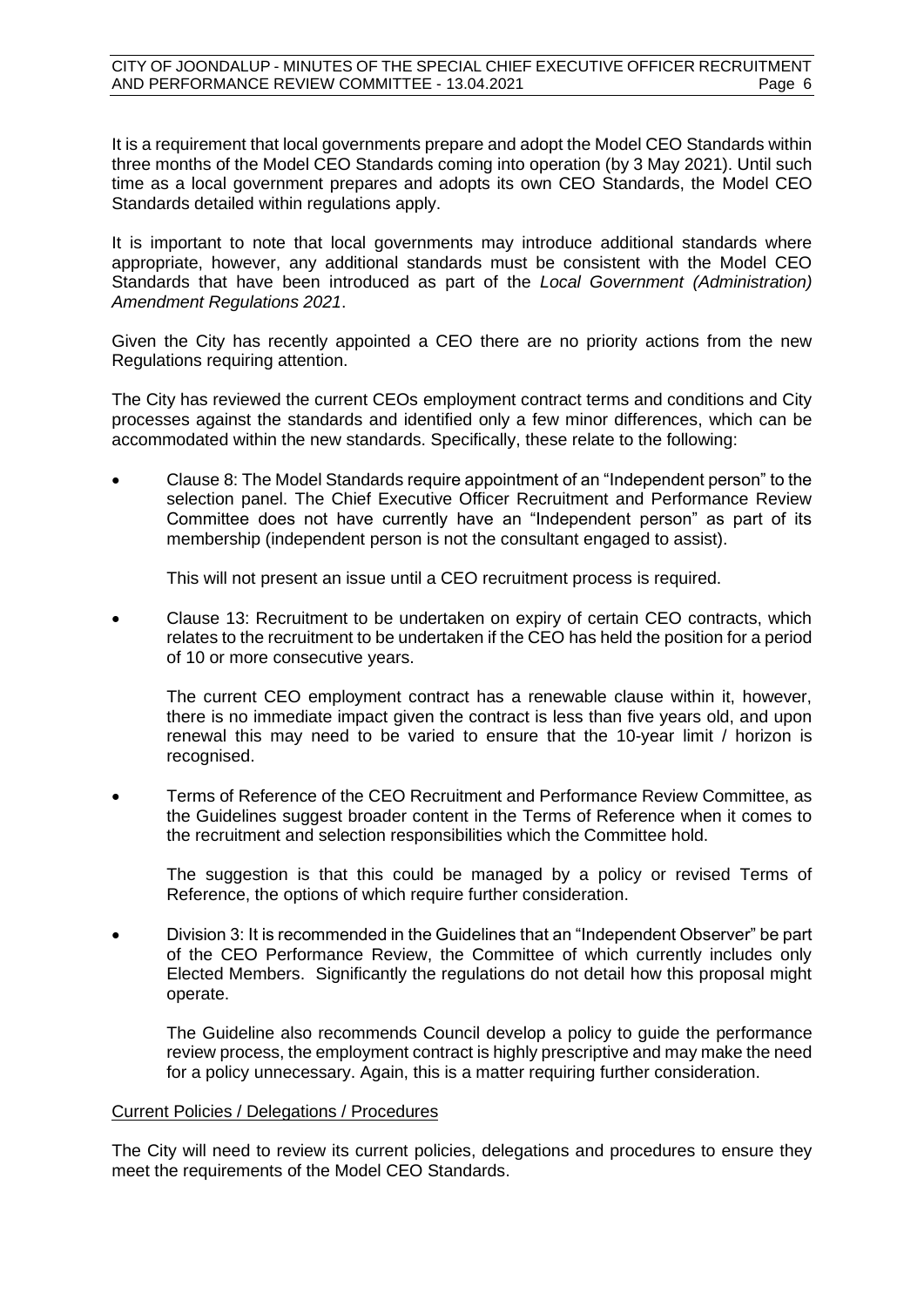This will necessarily require a review of the following:

- Delegation for appointment of an Acting CEO (refer Item 1.6 under the Council's *Register of Delegated Authority*).
- Procedures for appointment of the CEO (refer to the role of the Chief Executive Officer Recruitment and Performance Review Committee).
- Procedures for performance review of the CEO (governed by procedures contained within the CEO Employment Contract).
- Procedures for termination of the CEO (governed by the terms and conditions of the Employment Contract).
- Terms of Reference of the Chief Executive Officer Recruitment and Performance Review Committee.

#### Chief Executive Officer Recruitment and Performance Review Committee

The procedures related to the above have generally been in the remit of the Chief Executive Officer Recruitment and Performance Review Committee, the role of which is as follows:

- Recommend to Council the selection and appointment process of a Chief Executive Officer.
- Recommend to Council the preferred consultant to assist with the recruitment process for a Chief Executive Officer.
- Undertake the interview of preferred applicant(s) on the advice of the appointment consultant's shortlisted applicants for the position of Chief Executive Officer.
- Recommend to Council the appointment of a preferred applicant as Chief Executive Officer under the terms and conditions of an agreed Chief Executive Officer Employment Contract.
- Review the Chief Executive Officer's performance in accordance with the appropriate provisions contained within the Chief Executive Officer's Employment Contract.
- Prepare and table the concluded report, in accordance with the appropriate provisions within the Chief Executive Officer's Employment Contract to Council.
- Review the Chief Executive Officer's performance on an on-going basis as and when deemed necessary in accordance with the appropriate provisions contained within the Chief Executive Officer's Employment Contract.
- Review the Key Performance Indicators to be met by the Chief Executive Officer.
- Review the Chief Executive Officer's remuneration package, in accordance with the appropriate provisions within the Chief Executive Officer's Employment Contract.
- Review the Chief Executive Officer's Employment Contract and make recommendations to Council in relation to varying the contract as and when necessary.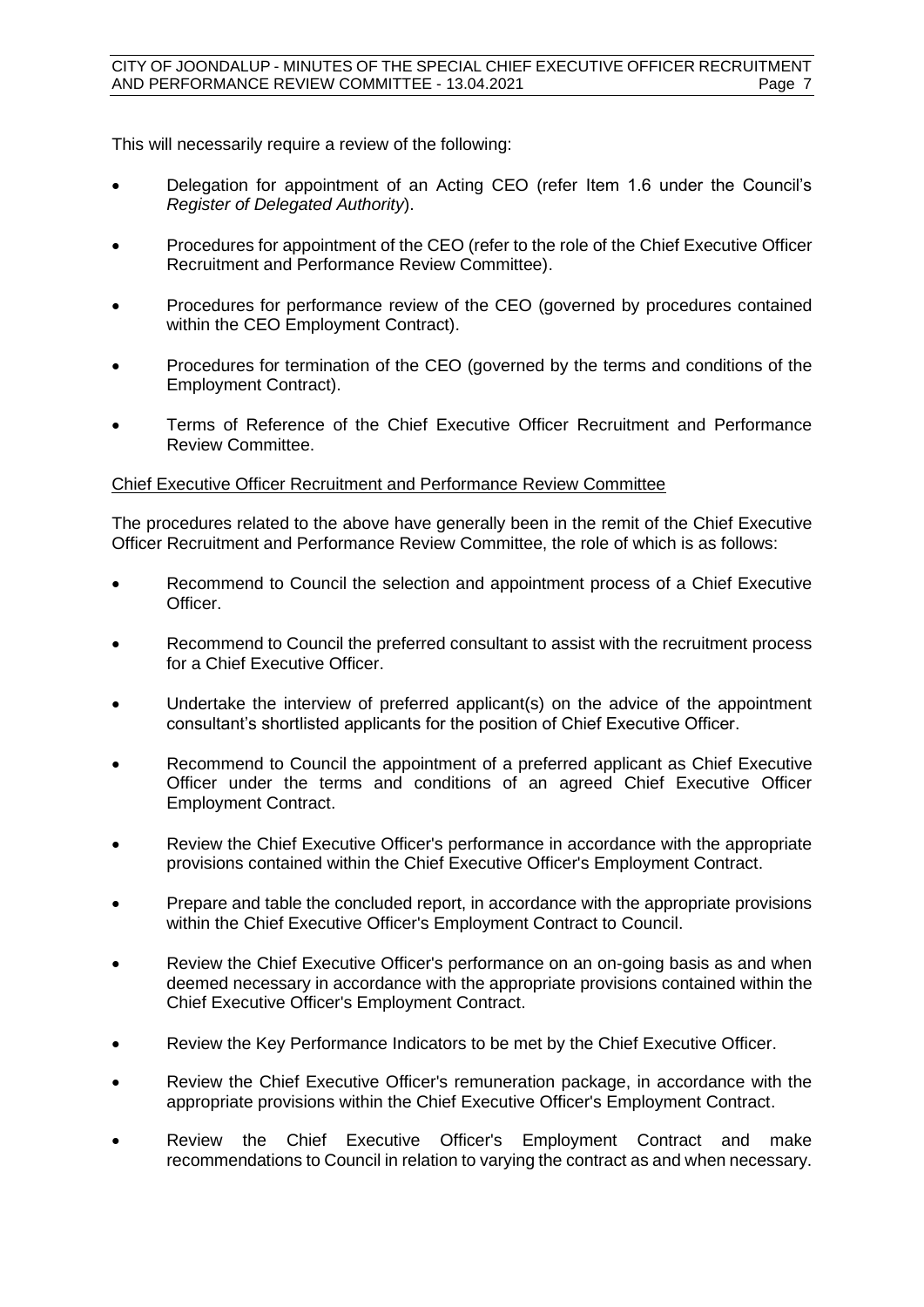A review of current policies, delegations and procedures to ensure they meet the requirements of the Model CEO Standards will be submitted to the Chief Executive Officer Recruitment and Performance Review Committee for review.

#### Issues and options considered

It is a requirement that local governments prepare and adopt the Model CEO Standards within three months of the Model CEO Standards coming into operation (that is by 3 May 2021).

The Council can either:

- adopt the City of Joondalup Standards for CEO Recruitment and Selection, Performance Review and Termination as presented in Attachment 4 to this Report or
- adopt the City of Joondalup Standards for CEO Recruitment and Selection, Performance Review and Termination as presented in Attachment 4 to this Report with further amendments, noting that local governments may only introduce additional standards that are consistent with the Model CEO Standards as prescribed in the *Local Government (Administration) Amendment Regulations 2021*.

The City is not recommending any major changes between the Model CEO Standards and the draft City of Joondalup Standards for CEO Recruitment and Selection, Performance Review and Termination (Attachment 4 refers).

One of the major difficulties with the way the Model CEO Standards have been drafted, is that it has used the term 'local government' throughout the model provisions as opposed to Council, or the City. To ensure the City's code is workable and easily understood as to the roles and responsibilities of the parties in the process, the draft City of Joondalup Standards, interchanges the term local government with either "Council" or the "City" (being the body corporate), being conducive of the required level of decision-making authority that is required (that is needing to be a decision of the Council or an administrative function of the body corporate).

#### **Legislation / Strategic Community Plan / Policy implications**

| Legislation | Local Government Act 1995.                                    |
|-------------|---------------------------------------------------------------|
|             | Local Government (Administration) Amendment Regulations 2021. |
|             | Local Government (Administration) Regulations 1996.           |

#### **Strategic Community Plan**

- **Key theme Governance and Leadership.**
- **Objective Corporate capacity.**
- **Strategic initiative** Demonstrate accountability through robust reporting that is relevant and easily accessible by the community.

**Policy** Not applicable.

#### **Risk management considerations**

Local governments are required to adopt the Model CEO Standards (with or without amendment) within three months of the CEO Standards Regulations coming into effect. Although a local government would need to abide by the requirements of the Model CEO Standards if it does not adopt its own standards within that time, a local government would be deemed non-compliant with the legislative provisions.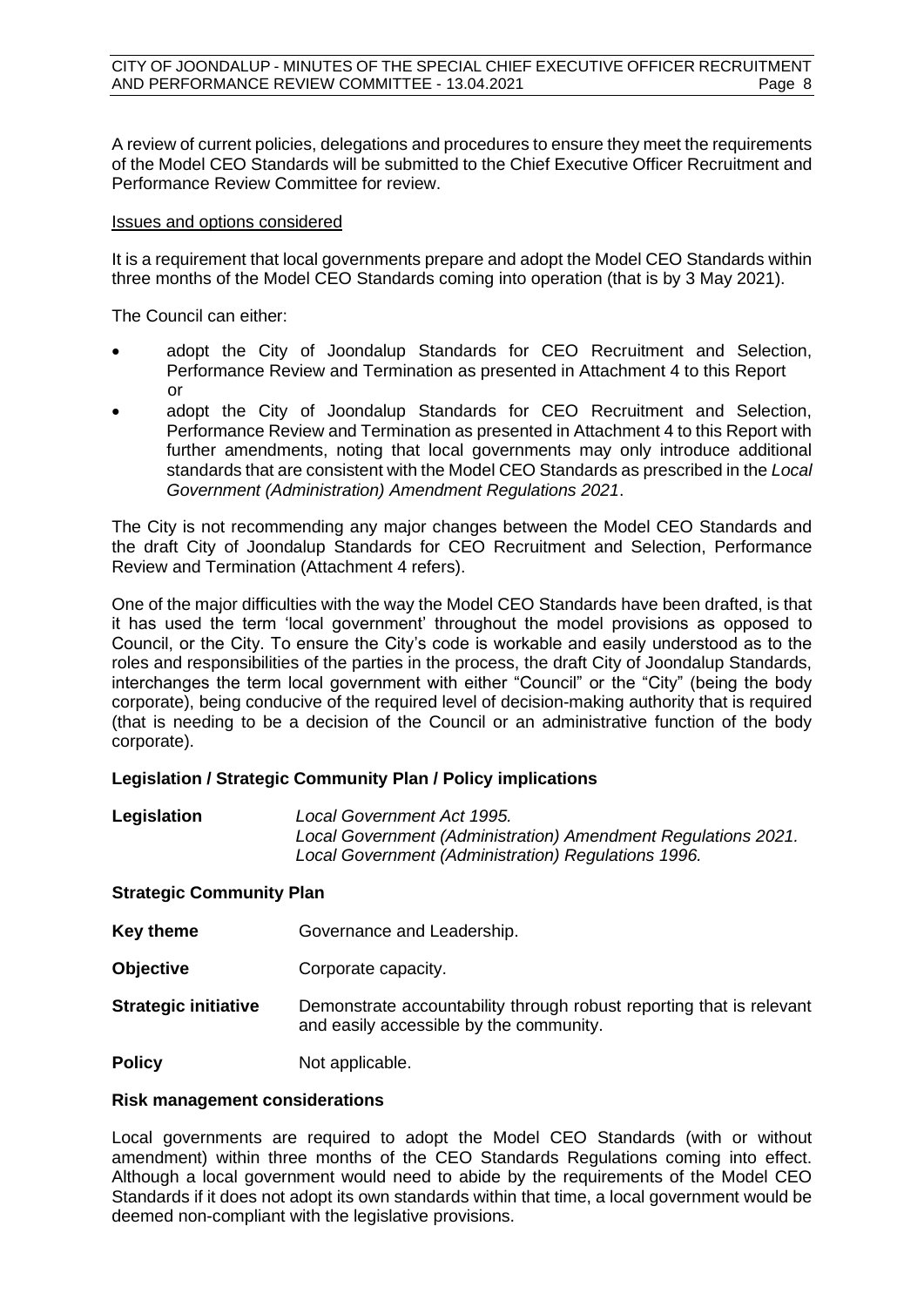The City has reviewed the current CEOs contract terms and conditions against the Model CEO Standards and identified only a few minor differences, which can be accommodated within the new standards adopted for the City. As such, it is considered that the Model CEO Standards can be adopted.

#### **Financial / budget implications**

Not applicable.

#### **Regional significance**

Not applicable.

#### **Sustainability implications**

Not applicable.

#### **Consultation**

Industry consultation has occurred with the Western Australian Local Government Association, Local Government Professionals WA and the Department of Local Government, Sport and Cultural Industries.

It should be noted that at its meeting held on 19 November 2019 (Item CJ150-11/19 refers), Council endorsed the City of Joondalup's submission in response to the Department of Local Government Sport and Cultural Industries' invitation to comment on its Standards and Guidelines for Local Government CEO Recruitment and Selection, Performance Review and Termination.

#### **COMMENT**

The *Local Government (Administration) Amendment Regulations 2021* (CEO Standards Regulations) bring into effect changes to the *Local Government Act 1995* and the *Local Government (Administration) Regulations 1996* by introducing mandatory minimum standards that cover the recruitment, selection, performance review and early termination of local government chief executive officers.

The Model CEO Standards provide a framework for local governments to select a CEO in accordance with the principles of merit, probity, equity and transparency.

The City of Joondalup, as are all local governments, are required to prepare and adopt the Model CEO Standards within three months of these regulations coming into effect (by 3 May 2021).

The City has reviewed the Model CEO Standards and it is considered they can be applied to the City of Joondalup.

#### **VOTING REQUIREMENTS**

Absolute Majority.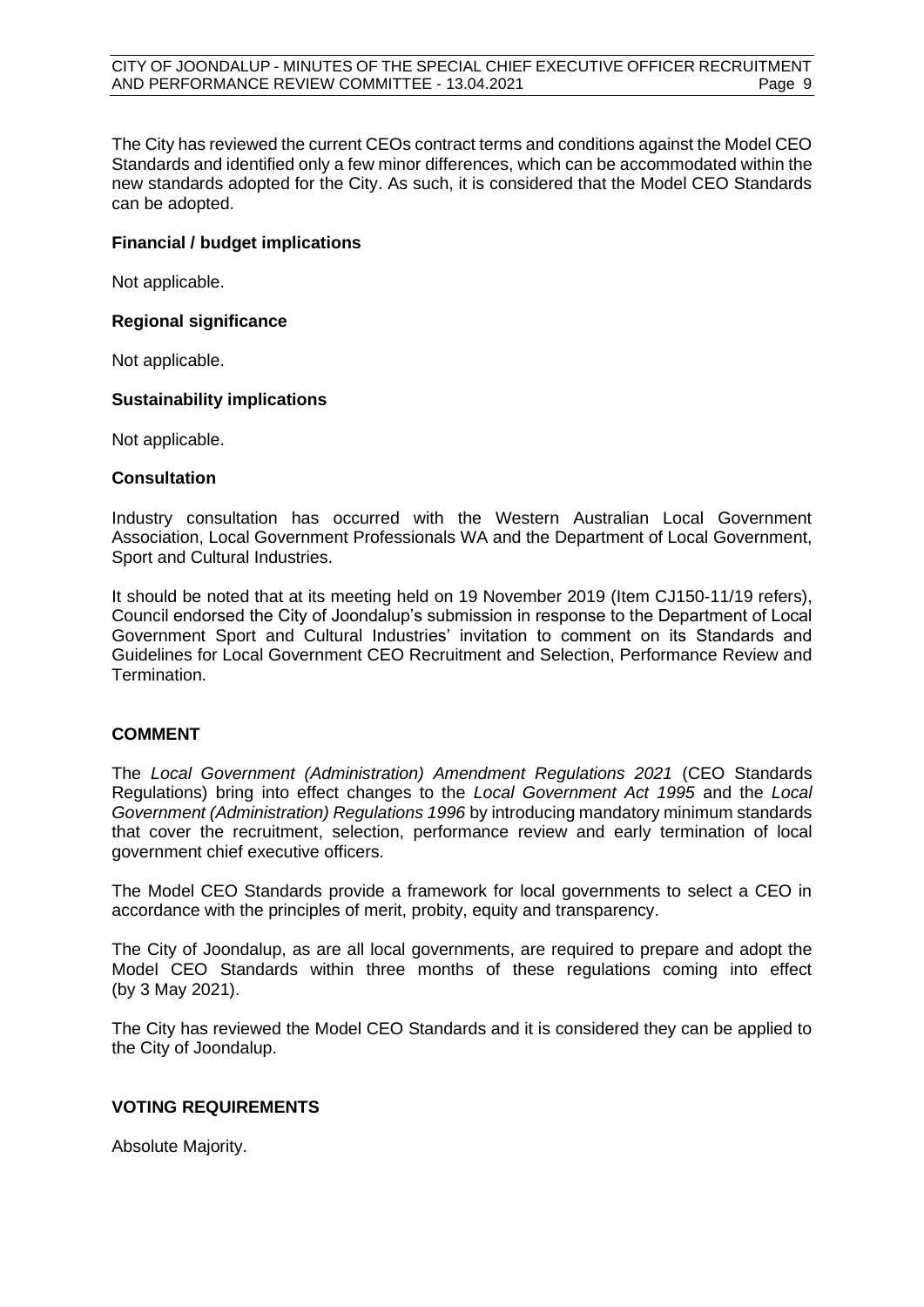*Cr Poliwka entered the meeting room at 5.31pm.*

*Cr Raftis entered the meeting room at 5.40pm.* 

#### **MOVED Mayor Jacob, SECONDED Cr Poliwka that Council:**

- **1 in accordance with section 5.39B(2) of the** *Local Government Act 1995* **and the requirements of the** *Local Government (Administration) Regulations 1996,*  **BY AN ABSOLUTE MAJORITY ADOPTS the City of Joondalup Standards for CEO Recruitment and Selection, Performance Review and Termination as detailed in Attachment 4 to this Report;**
- **2 NOTES that a review of City of Joondalup policy and procedural requirements relating to the new requirements within the** *Local Government (Administration) Regulations 1996* **and the standards detailed in part 1 above will be undertaken and presented to the Chief Executive Officer Recruitment and Performance Review Committee at a future meeting.**

#### **The Motion was Put and CARRIED (7/0)**

**In favour of the Motion:** Cr Fishwick, Mayor Jacob, Crs Chester, Hollywood, Poliwka, Raftis and Taylor.

*Appendix 1 refers*

*[To access this attachment on electronic document, click here: Attach1agnCEO210413.pdf](http://www.joondalup.wa.gov.au/files/committees/CEORP/2021/Attach1agnCEO210413.pdf)*